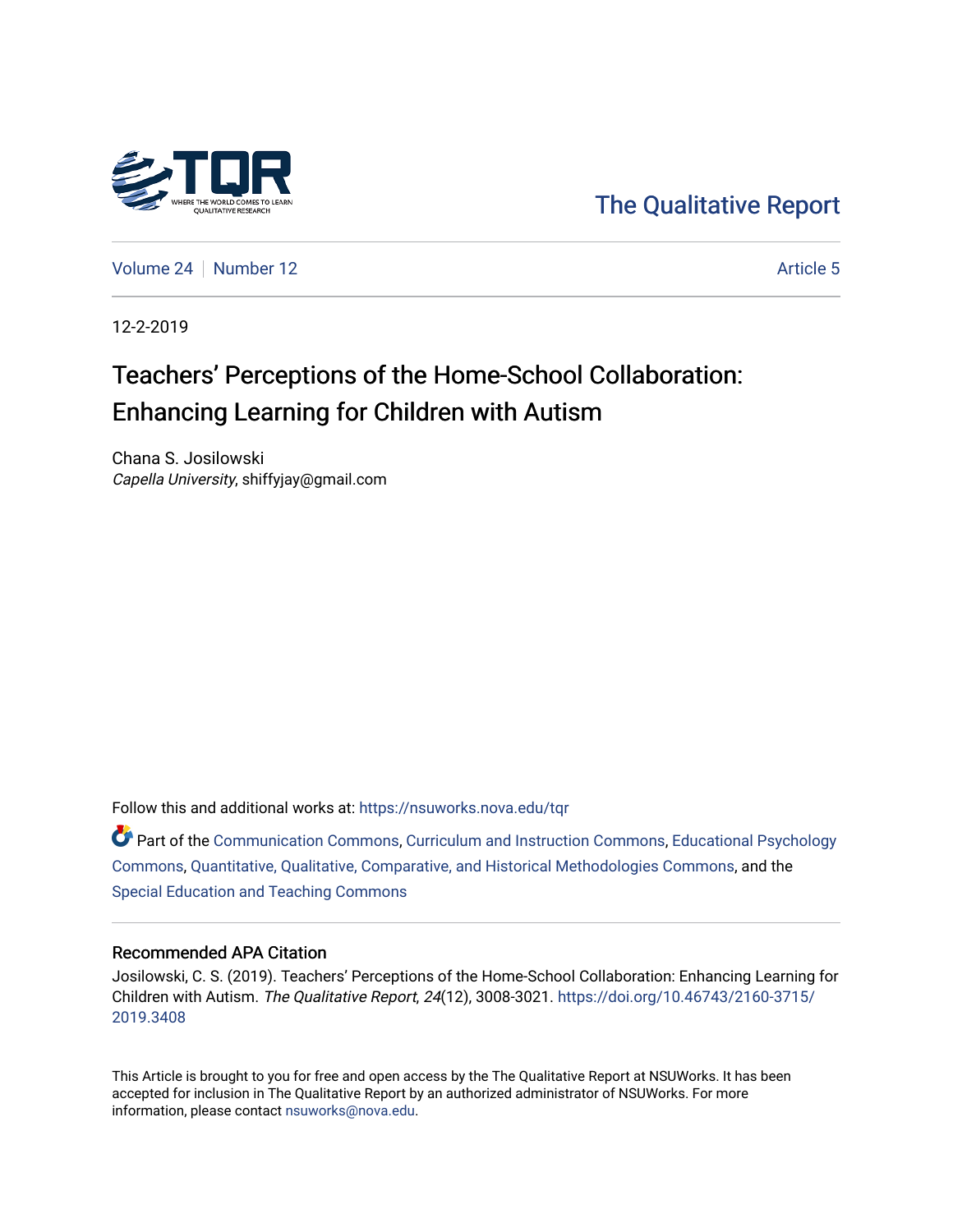# **Qualitative Research Graduate Certificate** Indulge in Culture Exclusively Online . 18 Credits **LEARN MORE**

## Teachers' Perceptions of the Home-School Collaboration: Enhancing Learning for Children with Autism

### Abstract

This study aimed to explore the relationship between teachers and students' families and address the deficiencies in the body of research regarding the performance gap between children with autism and their age-equivalent peers. The research question was: How do teachers of children with autism perceive the home-school collaboration and its impact on learning? Ten state-certified special educators with at least 3 years' experience teaching children with autism, and experience collaborating with their students' families participated in face-to-face interviews, answering 8 open-ended questions in this generic qualitative study. Inductive thematic analysis yielded 6 themes: (a) collaboration improves learning, (b) communication is vital, (c) collaboration supports overall student improvement, (d) challenges impact collaboration, (e) parental involvement is imperative, and (f) teachers find ways to promote parental engagement. A strong home-school connection improved students' ability to grasp material in the classroom, decreased the children's anxiety and enhanced their sense of security; also, involved parents reinforced the learning process at home. Recommendations for future research include studying a larger sample to increase generalizability and covering a larger geographic area for better representation of the population.

#### Keywords

Collaboration, Teacher, Perceptions, Autism, School, Home, Learning, Generic Qualitative Methodology, Thematic Analysis

#### Creative Commons License



This work is licensed under a [Creative Commons Attribution-Noncommercial-Share Alike 4.0 International](https://creativecommons.org/licenses/by-nc-sa/4.0/)  [License](https://creativecommons.org/licenses/by-nc-sa/4.0/).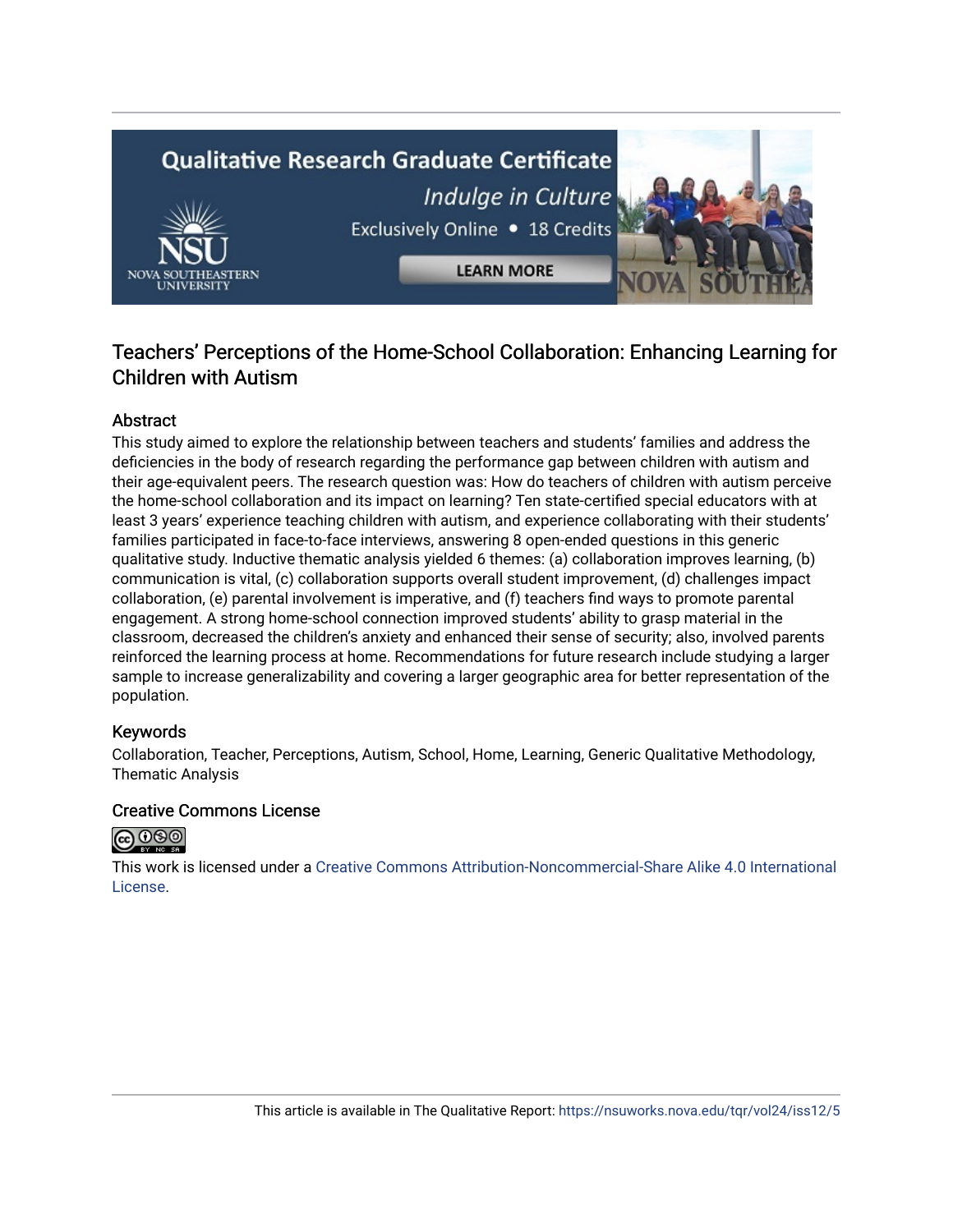

## **Teachers' Perceptions of the Home-School Collaboration: Enhancing Learning for Children with Autism**

Chana S. Josilowski Capella University, Minneapolis, Minnesota, USA

*This study aimed to explore the relationship between teachers and students' families and address the deficiencies in the body of research regarding the performance gap between children with autism and their age-equivalent peers. The research question was: How do teachers of children with autism perceive the home-school collaboration and its impact on learning? Ten state-certified special educators with at least 3 years' experience teaching children with autism, and experience collaborating with their students' families participated in face-to-face interviews, answering 8 open-ended questions in this generic qualitative study. Inductive thematic analysis yielded 6 themes: (a) collaboration improves learning, (b) communication is vital, (c) collaboration supports overall student improvement, (d) challenges impact collaboration, (e) parental involvement is imperative, and (f) teachers find ways to promote parental engagement. A strong home-school connection improved students' ability to grasp material in the classroom, decreased the children's anxiety and enhanced their sense of security; also, involved parents reinforced the learning process at home. Recommendations for future research include studying a larger sample to increase generalizability and covering a larger geographic area for better representation of the population. Keywords: Collaboration, Teacher, Perceptions, Autism, School, Home, Learning, Generic Qualitative Methodology, Thematic Analysis*

#### **Introduction**

The home-school connection affects children's whole beings and impacts not only their learning at school but also their learning at home (Bronfenbrenner, 1979). Therefore, teachers must be aware of this connection and moreover, of how the home-school relationship impacts a child's learning. Teachers' perceptions and views of an issue in their classrooms often result in some sort of action (Bandura, 1993). This study investigated teachers' perceptions of the home-school collaboration and its purpose specifically for students with autism. By understanding teachers' perceptions, professionals and educators will be able to more effectively assist children with their learning.

Teachers of children with autism gain a special connection to their students, resulting in a unique channel of communication (Quill, 1995). This bond results in the teacher's understanding the child's needs. However, teachers can become too emotionally involved in the classroom (Hagenauer, Hascher, & Volet, 2015), which can lead them to lose sight of the important factors outside of the classroom that might affect a child's ability to learn. Cultivating a strong relationship with parents can help prevent this oversight or neglect of influences (Pianta, La Paro, Payne, Cox, & Bradley, 2002). One aim of this study is to enable teachers to provide insight to how they relate to and involve parents in their children's education and how that interaction affects the ability to learn of children with autism. By understanding the homeschool collaboration, teachers have the power to make every possible effort to eliminate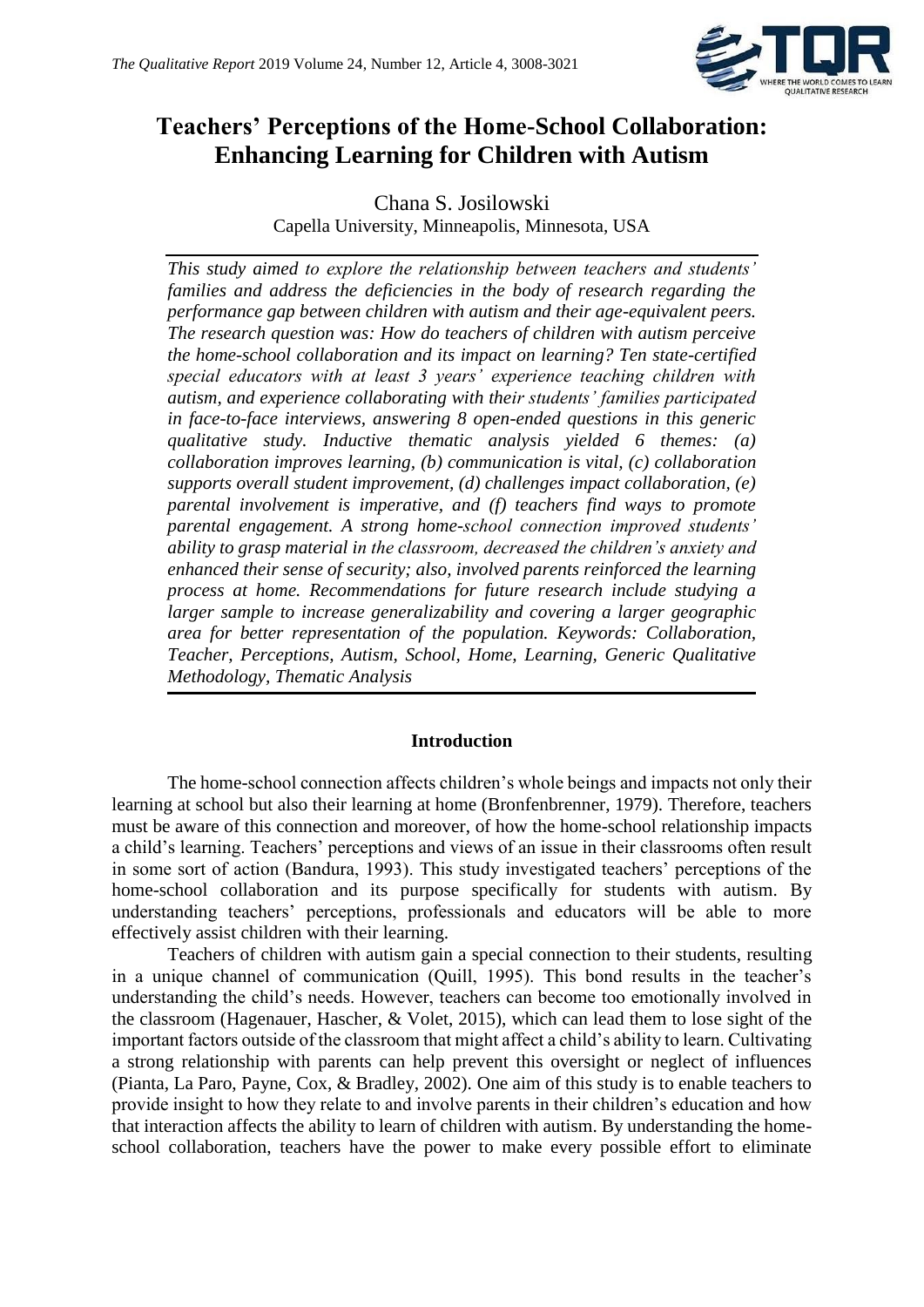*Chana S. Josilowski*  3009

obstacles that stand in a child's way of success (Pianta et al., 2002). Obstacles may be the home environment or within the home-school collaboration itself.

#### **Methods**

#### **Research Design**

Generic qualitative inquiry was utilized to successfully complete this research. In this study, semi-structured interviews were used in order to fully capture teachers' experiences and perspectives about the home-school collaboration and its effect on children's learning outcomes. A generic qualitative research methodology was appropriate in this study to accurately answer the research question. Qualitative methods of research allow researchers or practitioners to investigate individuals' experiences with a certain aspect of their lives (Patton, 2014). Generic qualitative research methodology is a unique form of qualitative research. According to Caelli, Ray, and Mill (2003), generic qualitative methodology "is not guided by an explicit or established set of philosophic assumptions in the form of one of the known qualitative methodologies" (p. 4). Instead, generic qualitative research is used when researchers want to gain a complete understanding of a subject from their participants' perspectives, as generic qualitative research emphasizes individuals' reports of a real-life experience (Percy, Kostere, & Kostere, 2015). While investigating from a generic qualitative perspective, a researcher learns about people's thoughts, perspectives, opinions, and attitudes about a topic or experience they had (Percy et al., 2015). Because this study focused on teachers' perceptions of the collaboration between a child with autism's school and parents, it was appropriate to use the generic qualitative research design.

#### **Data Collection**

Data were gathered through use of qualitative interviews. In a qualitative interview, the researcher creates interview questions based on their understanding of the topic and knowledge in the field. Additionally, semi-structured interviews provide the researcher with opportunities to add prompting questions to encourage clarification and elaboration (Percy et al., 2015).

According to Patton (2014), researchers who conduct interviews must be direct with the questions and ensure that all the questions are relevant to the topic. Additionally, questions should free of any bias (Patton, 2014). The researcher created the interview questions for this study in order to prompt responses that were relevant to the study and would result in the necessary information to answer the research question. To ensure that the questions met the criteria of sound interview questions, the interview questions were reviewed with various qualitative experts during residencies who have had decades of experience as practitioners and are renowned researchers in the field. This input by subject matter experts allowed for improved validity of the study and ensured that each question would yield results necessary to answer the research question. The eight interview questions used in this study were as follows:

- 1. Starting from the beginning, can you tell me about your experiences with homeschool collaboration with students with autism?
- 2. How would you describe the collaboration with the parents?
- 3. How is learning facilitated in the home-school collaboration?
- 4. What are the challenges in the home-school collaboration?
- 5. How do you perceive parents of children with autism's ability to collaborate with their child's school?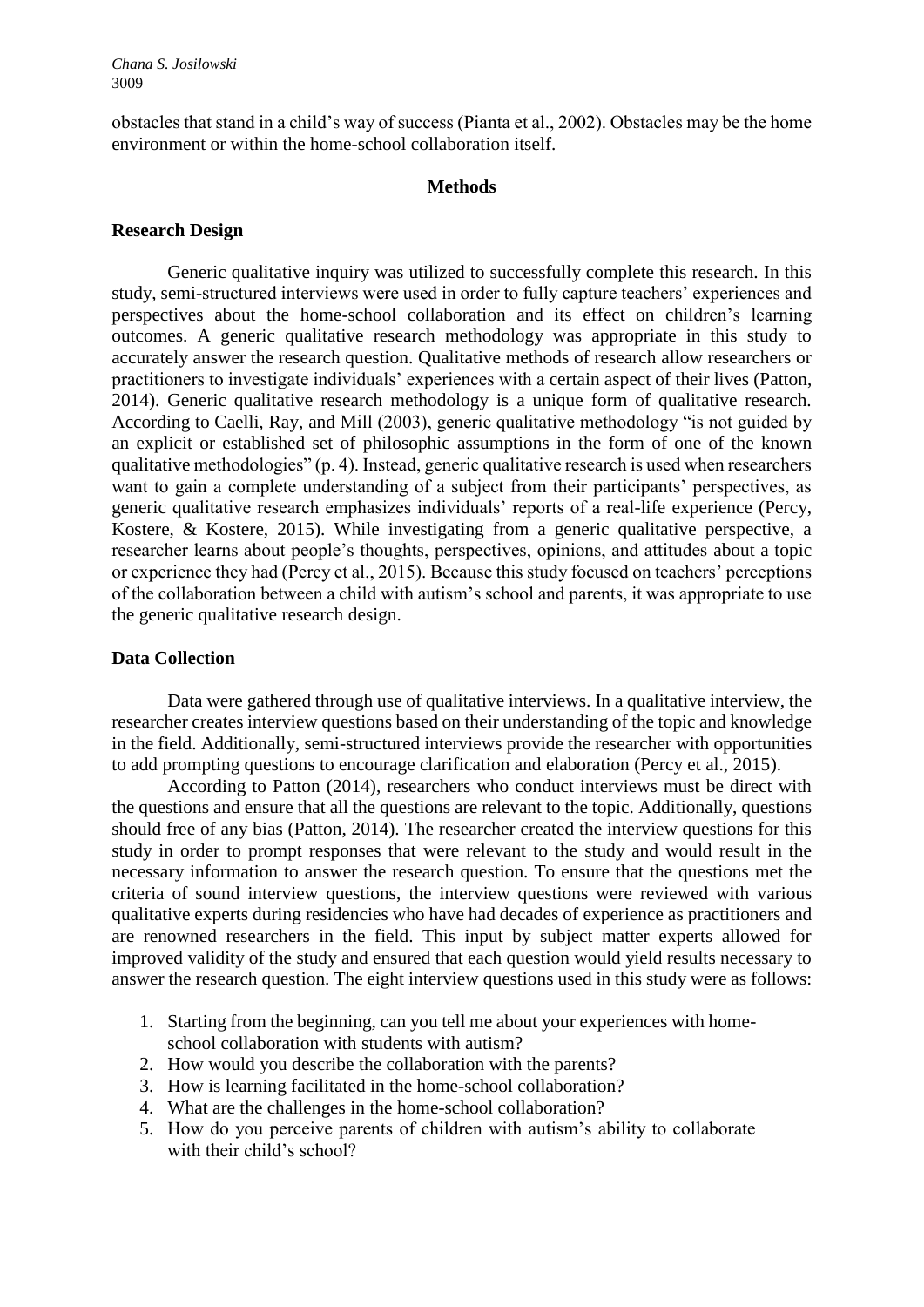- 6. What kind of experiences have you had with children whose parents were involved in the collaboration between the home and school?
- 7. Are there any special experiences in the home-school collaboration that stand out for you?
- 8. Is there anything I have not asked you that think is important to know about the home-school collaboration?

Teachers of children with autism were purposefully sampled, who comprise the participants of interest for this study. Participants were 10 teachers of children with autism who were currently teaching during the time which the study took place. The teachers all had state certified special education licenses and a minimum of three years' experience teaching children with autism. The length of their experience working with children with autism ranged between 3 and 10 years. When it was determined that the participant met the inclusion criteria, an interview was scheduled. Participants also reported to have been engaged in the collaboration with parents while working with children with autism. Their experience provided them with insights on the home-school collaboration. Their experiences enabled the teachers to report and reflect on how the home-school collaboration enhanced the learning process of students with autism. Additionally, all teachers had knowledge in the field of teaching children with autism. All had completed a formal education and obtained state certification.

Recruitment of the participants finished when data saturation was met. Data saturation was identified in this study when information reviewed in the interviews began to reflect data already gathered from previous participants. When no new information emerged, it meant to the researcher that data saturation had been attained (Fusch & Ness, 2015).

#### **Data Generation and Collection in Steps**

Data collection for this generic qualitative research study proceeded through semistructured conversational interviews. The initial meetings with the participants ranged from 30 to 45 minutes in length and included signing the consent form, answering any questions participants had regarding the study, and conducting the interview itself. The interview questions were open-ended, not leading, and free from pre-suppositions. Although the questions used during the data collection process had been developed prior to the interview, additional prompting questions served to solicit elaboration or further information (Percy et al., 2015).

The entire interview was recorded using two digital recording devices. The data were then transcribed word-for-word by the researcher (Patton, 2014). Sampling was complete when no new information was being attained during the interviews and no new codes emerged in subsequent analysis. Once all data collection procedures were completed, data analysis for the study began in order to determine the answer to the research question, "How do teachers of children with autism perceive the home-school collaboration and its impact on learning?"

#### **Data Analysis**

Data analysis in steps with illustrations of a study plays a key role in the results, which emerge from the study. The reasoning for this influence is that the data analysis method determines the perspective from which a researcher will examine the data. The purpose of this study, to capture the perceptions of teachers of children with autism, was addressed by identifying similarities amongst participants' responses to the interview questions through use of inductive thematic analysis.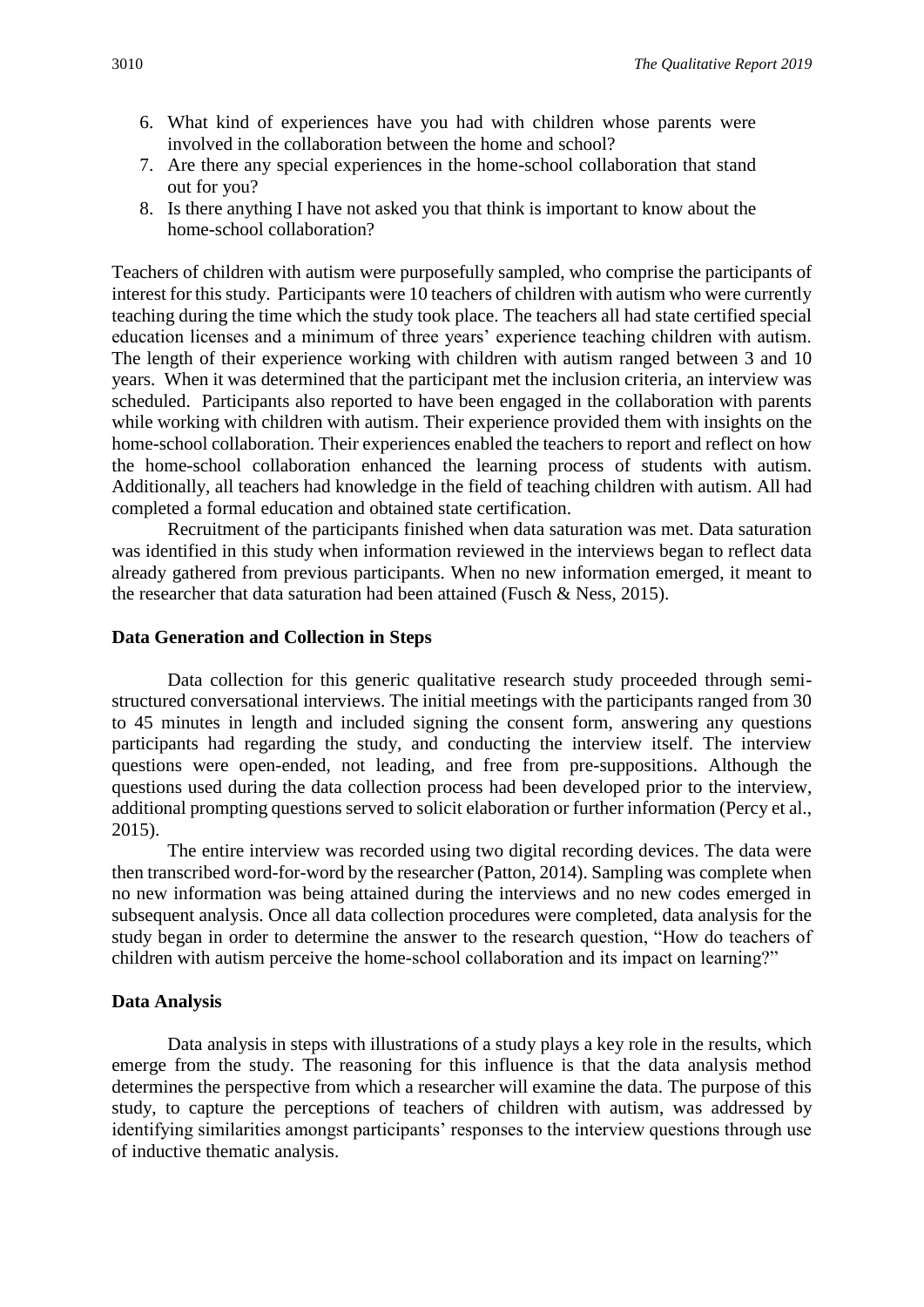Inductive thematic analysis allows a researcher to attribute meaning to the patterns and establish themes within the data (Percy et al., 2015). Analysis of the responses from the interviews allowed organization, processing, and interpretation of the teachers' perceptions in order to answer the research question. The data analysis process which followed in this study included multiple steps, as described by Percy et al. (2015).

Data analysis began with coding, reading the transcribed interview of the first participant, and screening the data for relevant information that provided important information on teachers' perceptions of the home-school collaboration and the learning of students with autism. Once the data had been coded, the responses were screened for similarities in order to develop patterns within each interview. The similar relevant responses were clustered together.

The next step began with synthesis of patterns to develop themes across the data. Patterns were grouped based on their similarities in meaning and how they related to the research question. New summary statements were provided about each group of patterns, which resulted in the formation of themes. Member checking, detailed below, was the next step, Finally, all participants' responses were combined into patterns and themes. The data were joined together into a synthesis. This synthesis informed the researcher on teachers' perceptions of the home-school link and its impact on learning in children with autism.

#### **Steps to Ensure Rigor, Trustworthiness, and Ethical Research Practice**

During this study, participants had two contacts with the researcher. The first was the interview itself, and the other was to conduct member checking. Member checking is a procedure wherein a researcher completes the data analysis phase and then sends the analysis to the participants so that they can confirm that all the information reflects what the participants reported and actually meant to convey about the topic (Carlson, 2010). According to Creswell (2007), member checking is an "an attempt to assess the 'accuracy'" (p. 206) of research by returning to the participants to critically review what the researcher has found and to see what the researcher may have missed.

In this study, member checking was accomplished in two ways. First, the researcher discussed the analysis with the participants and asked follow-up questions during the analysis phase of the data to fill in any gaps in the interviews and provide more details where needed. For example, one participant stated that, "I find that when the parents collaborate, and they are on the same page as us it makes it that much easier." This statement needed more information as to what the teacher meant by "same page," which had not been clarified during the interview. Therefore, during member checking, the participant elaborated, stating that "same page" mean when "[parents] agree with what we are doing in school and believe that it is skills their child should be working on."

Once each transcribed interview was analyzed, another way member checking was accomplished was by e-mailing the analysis to the participants and reviewing it with them to ensure that they agreed with the patterns identified in the data. Participants were generally pleased with their analysis and stated that it aligned with their perceptions and thoughts.

Ethical considerations included protecting the sample of teachers of children with autism. Participants granted their informed consent before any data collection procedures began (Beahrs & Gutheil, 2014). The confidentiality of the participants was carefully safeguarded.

In order to ensure that all participants were aware of procedures and agreed to the conditions of the study, each was provided with a detailed description of all procedures prior to beginning any data collection. Additionally, each participant received informed consent forms. Teachers who participated in a face-to-face interview were handed the consent form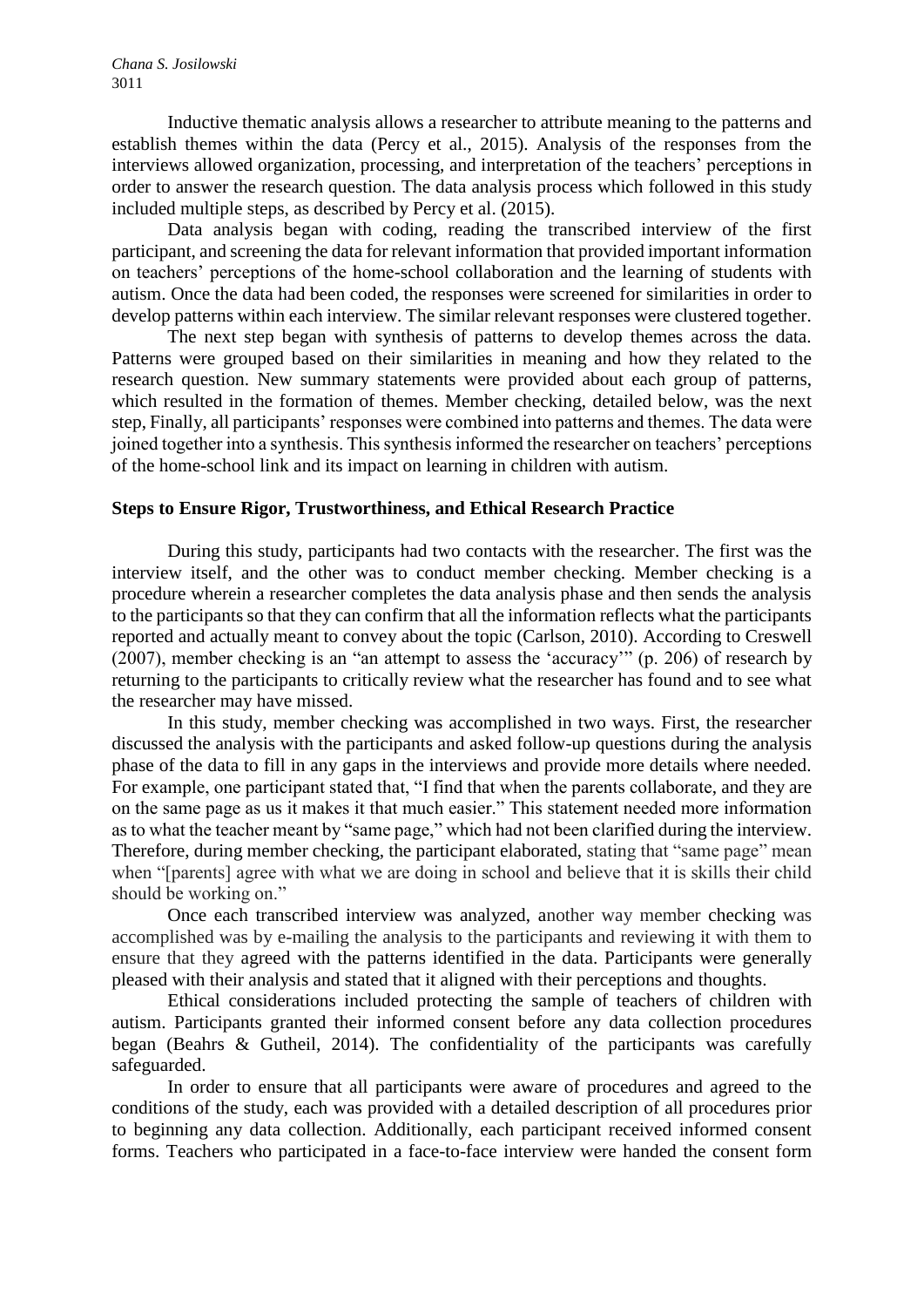upon their arrival for the interview. Participants who participated in a Skype interview received the consent form via U.S. mail, and returned the form via U.S. mail as well.

To further ensure that the study did not provide any harm to participants, all aspects of the study, including a very detailed research plan had been approved by Capella University's institutional review board (IRB). After review, the IRB concluded that this study did not present any ethical challenges or threats to the participants.

#### **Results**

#### **Description of the Sample**

A population in a study are the people who meet the inclusion criteria and can contribute to the study. In this study, 10 teachers of children with autism comprised the sample, the individuals who actually participated. Purposeful sampling was the method of recruitment, and each participant recruited to the study met the inclusion criteria of the study.

#### **Results of Qualitative Analysis**

This study utilized inductive thematic analysis to develop six themes. Following is a detailed explanation of each one of the themes that includes supportive excerpts from the data.

Improving learning. Based on teachers' perceptions, when the home and school collaborate, learning improves for children with autism. In this study, teachers reported that when collaboration was ongoing, they noticed that the material and specific terminologies used at school, were used at home as well. For example, if a teacher used the phrase "calm body," to remind a child to remain calm, the parent began using that same phrase to help a child stay calm at home, too. In other words, the students were generalizing what they had learned in school: "Being that we follow the social thinking curriculum, all our terms and lingos get carried over in the home." These terms became familiar to the students with involved parents faster than to their peers whose parents were less active. Participants also found that the ideas being focused on in school were being reinforced in the home environment. As a result, the students had more exposure to the material and were able to generalize what they learned in school. For example, if a teacher was working with a student on remaining calm when there was a change in schedule, they would inform the parents so the family could practice the skill at home. This procedure resulted in the child's understanding the concept and practicing it throughout the day in a variety of environments at school as well as in the home.

Participants in the study noted that the collaboration strengthened learning because the material was reinforced multiple times throughout the day, even when the child was at home. One participant stated, "If the family knows what you are doing and how you're doing it, they can do it at home, too. This way the skills can generalize." One teacher commented about a child who had trouble preparing his medication. When the teachers communicated with the parents, she learned about the struggle the parent had each morning getting the child to independently taking their medication. The teacher created a program individually tailored to one student, wherein the child practiced and learned to count and sort his pills successfully. This participant perceived successful learning every time she collaborated with the parents of the child with autism who struggled to obtain a skill. Teacher's noted that with collaboration, "whatever we are focusing on throughout the school day is going to be carried over."

**Communication.** According to participants, communication plays a vital role in successful collaboration. Teachers noted that communication is the essence of collaboration. One participant mentioned that "a major part of collaboration just boils down to communication." Communication happens both ways. Teachers communicate with parents,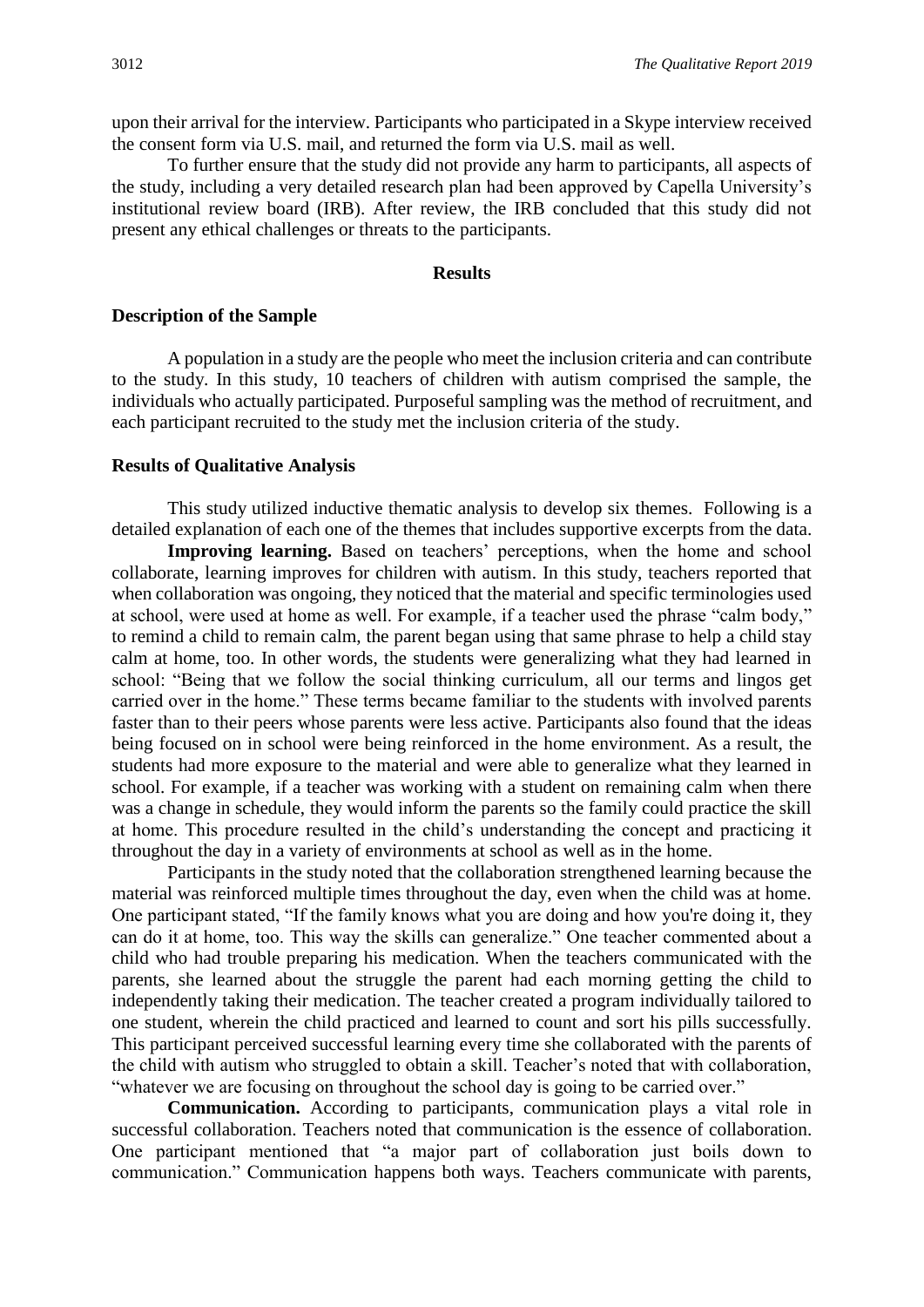and parents communicate with teachers. Communication has to be frequent and consistent for the collaboration to work. Teachers noted they must constantly initiate collaboration through various forms of communication.

Based on results of my analysis, teachers take a lot of time to communicate with parents. They communicate via phone calls and extensive conversations. Teachers also write text messages and e-mails for quick updates to parents. Participants in the study also noted that their students have communication notebooks that teachers may use to report to parents about their child's daily progress and to suggest ways to reinforce the material in the home. Teachers found that communication was key in effective collaboration.

**Overall student improvement**. Teachers who participated in the study found that when home-school collaboration occurred, the behavior of a child with autism was positively impacted and changed for the better. Children with autism may display rigidity in their daily activities, resulting in friction at home and in school. One teacher noted that she was working on a social story with a child, in order to improve challenging behavior both at home and in school. Social stories provide an opportunity for a teacher to use a puppet character with the purpose of showing the child's feelings, experiences, and actions. This technique helps a child reflect on their actions, thoughts, and behaviors. Social stories were successful when the teacher and the parents worked together to address the child's aggressive behaviors towards his parents and siblings. The teacher shared feedback from a parent who stated, "She did do this strategy of social stories at home, and she commented to me that it made a tremendous difference, and her son was much calmer at home."

Teachers also perceived that collaboration gave a child a sense of calmness and security as well. When teachers and parents work together, the child feels more secure. One teacher noted that her students "know that we know everything that is going on. They feel safer, and they want us to help them." Strong communication between a teacher and a parent enhances the child's confidence. One participant quoted a parent who stated, "He was just a happier kid and more confident, and we saw the change with him in school."

With collaboration, overall behavior improves for a child with autism, resulting in a better home environment. Teachers noted that when the home and school formed a connection, they were able to address challenges and work through the challenges together. The results of the collaboration process facilitated the development of a healthy family environment. One participant stated, "It really worked out really nicely. It was so nice to see results from the beginning, and it changed the whole family dynamics." Another teacher stated that when the child was at home, "the other children felt safe around him." With collaboration, parent-child relationships and sibling relationships can be mended.

**Challenges**. In the process of forming relationships with parents, some challenges occur. Teachers reported that some parents were in denial about the diagnosis and struggles of their child with autism, which interfered with the success of the collaboration: "Some parents are more in denial, and they really are not interested in collaborating with school." Teachers reported these parents distance themselves from the school and lack interest in any school involvement: "I have one or two parents who are sort of in denial, and do not wish to collaborate, and just let whatever goes on in school." The teachers reported that denial was a big stumbling block for many parents, and that a parent's denial resulted in lower success rates for their children.

Another challenge faced by teachers is motivating parents to become involved in their child's school. One teacher noted, "The challenges I have, is having parents on board with projects you want to do." Another participant found it difficult to get the parent to agree to participate in general: "If they're ready then it could work. But first they have to be willing and open and ready to do it." Having parents become involved and play an active role in their child's education is still a struggle for many teachers.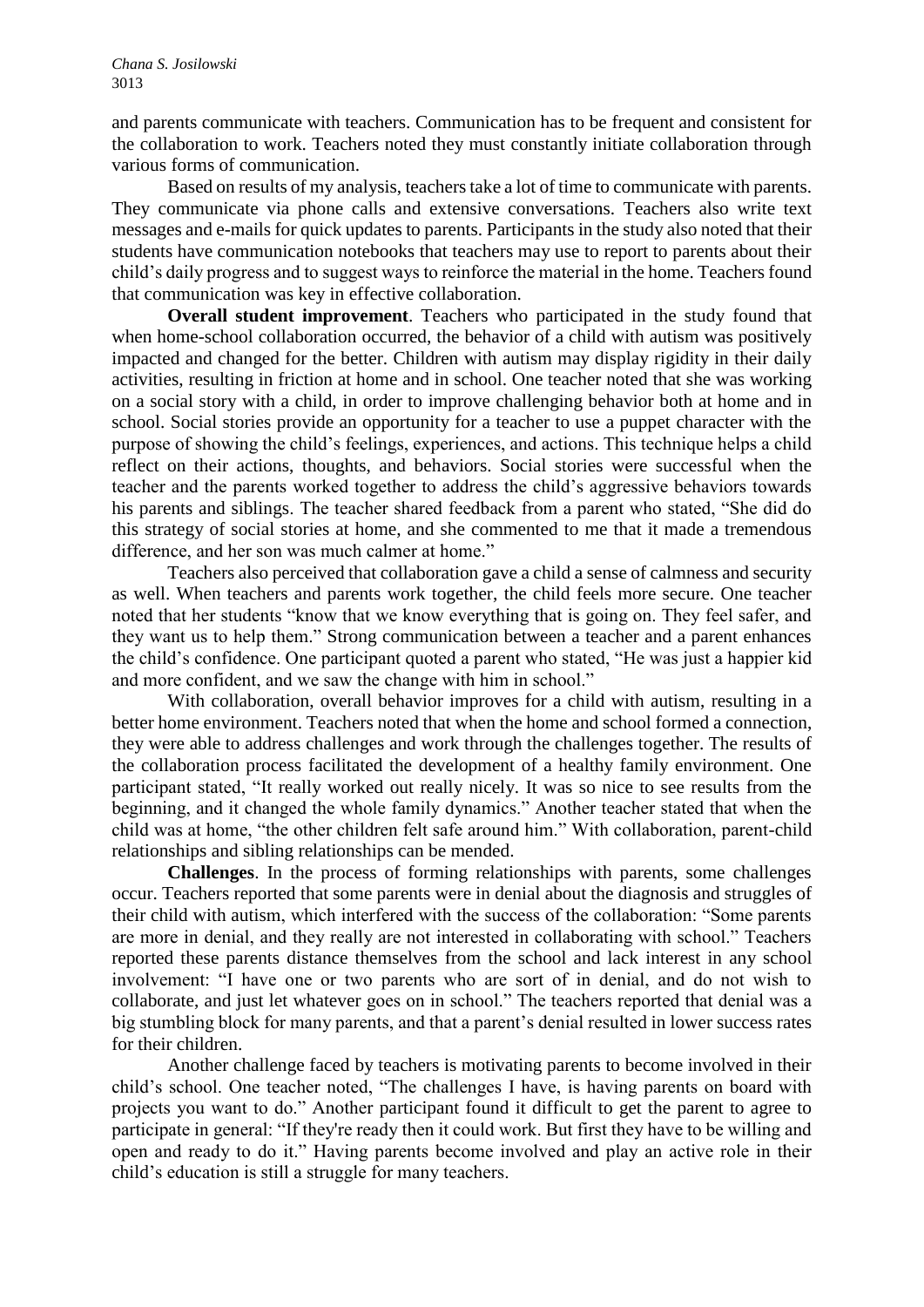Parents and teachers both have a lot of responsibilities and scheduling can be challenging. While working with others, there are always schedules and time differences to overcome. One teacher commented, "It's not easy to follow through. Parents have a lot of other things to be busy with, you know." Parents and teachers both have a lot of responsibilities and run a tight schedule: "The parents are busy, and the parents and I are on different schedules." Teachers noted that collaborating often with parents can be very time consuming, stating that "the phone calls and collaboration is very time-consuming." While teachers and parents are both running different schedules, teachers reported that they needed to make an extra effort to find time to communicate.

**Parental involvement is imperative**. Successful collaboration, as defined by the participants, can transpire only when the parents are involved. Teachers who participated in the study noted that parents have to cooperate and be involved. Otherwise, the collaboration cannot exist. One teacher specified, "Sometimes when the student gets home and you're not in contact with the parents, and the parent doesn't want to work on it at home, it can get very difficult." Teachers realized that the parents who wanted the collaboration played that important role in their child's life. One participant noticed that "in general when a parent wants to be in tuned with their child's needs, invested, and wants to help, they really do."

The parents' role is vital in the home-school collaboration. It represents the parents' active role in their child's education. They are a building block in their child's learning experience. A teacher stated, "I definitely talk to the parents about things that we are working on, and you know, ways that she can go about helping me in my goals." Teachers in this study recognized the vital role parents play in their child's learning process.

Aside from being an important part of the child's educational journey, a parent is also able to inform the school and help them create the best possible educational program. One teacher noted, "If we know what is going on at home, we can help them learn much better." Another teacher also commented, "If the staff in the classroom are collaborating with the family, then you know the important things that are going on in the kid's life." Teachers appreciate parents' input, as they understand how important parents' involvement is for a child's success: "You can use all that to help teach and make things relevant to the child."

Special education teachers of children with autism also believed that children of collaborating parents were more successful than their peers. One teacher claimed, "You could see the difference between the students whose parents do collaborate and have the school and home collaboration." They felt that those children performed better: "You could see these students, whose parents don't collaborate, are not progressing as much as the student whose parents are involved." This response validated the important role a parent plays in the child's learning, a role that impacts the child to the degree that when there is no collaboration, it their learning may be impeded.

**Ways to promote parental engagement.** According to participants, for teachers to realize the importance of parental involvement in school is not enough. Teachers need to promote the collaboration and encourage parents to participate. One way teachers promote parental engagement is through parent training workshops. Trainings cover many topics, including applied behavior analysis, a well-known method of teaching children with autism. One participant noted, "We like to give the parents the basic understanding of why it is so important to use this ABA methodology." The ABA methodology can enhance the development of academic, social, and emotional skills. Teachers expressed that with parent involvement, "The family knows what you're doing in the classroom and how you're teaching." Understanding and initiating ways to promote parental engagement results in improving the quality of parental involvement. This improvement is a major part of a successful collaboration.

When parents are engaged, they feel a sense of support. Participants in the study realized that parents actually needed the support in order to pull through challenging times and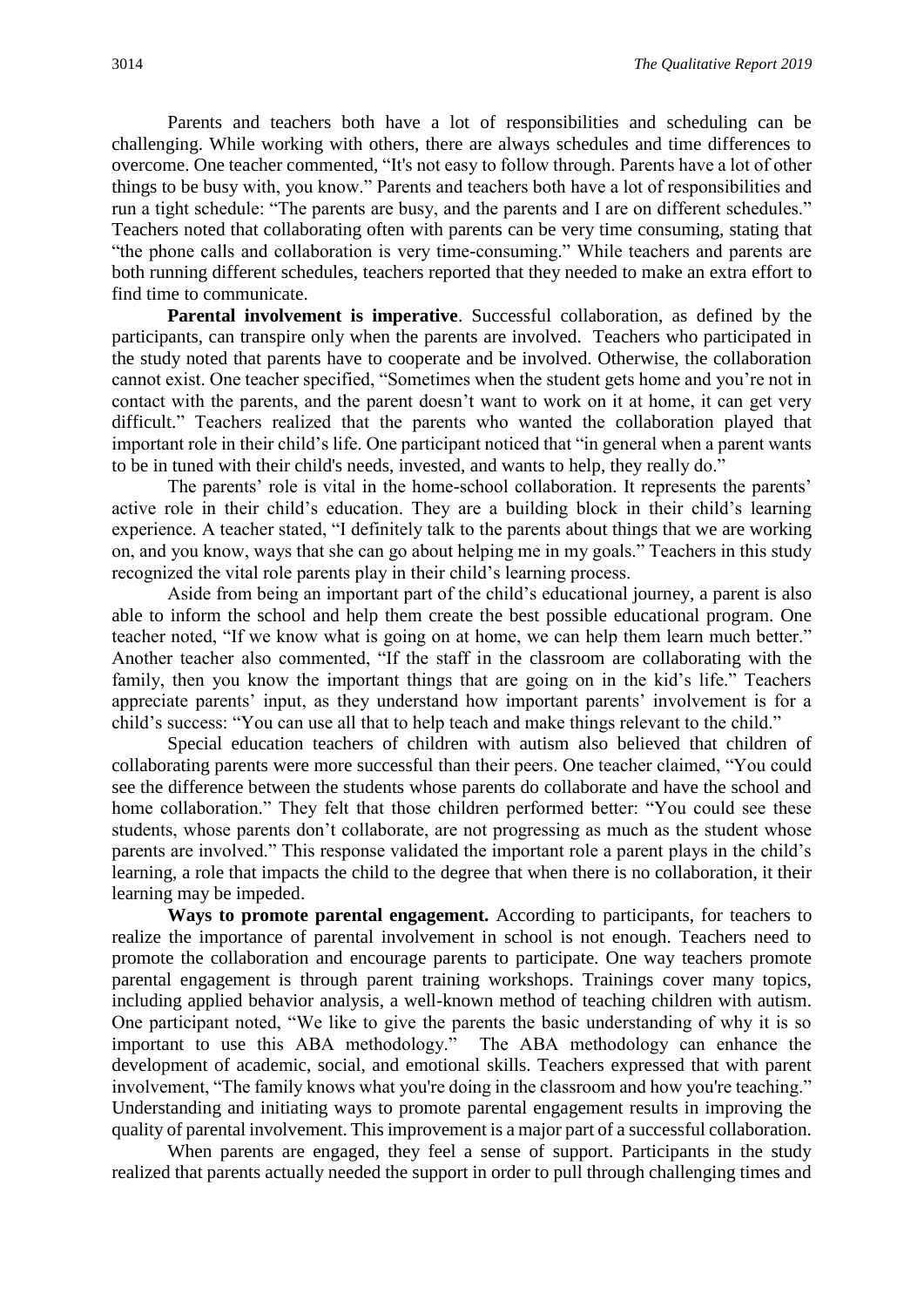stay focused on the collaboration: "The parent just needs that extra support not even specifically with this child, but the home situation." Another teacher found that "some of them have really big families, a lot of little kids, the husband may not be home all the time, and let's say, they may not have] the support at home to do it." The teachers concluded that the parents needed support to collaborate; therefore, many of the teachers initiated ways to continuously reinforce the parent-teacher contact. One participant stated, "We don't give up as easily, and say, okay, the parent is not going to collaborate. We are not going to try." Teachers expressed their understanding that the parents need encouragement.

While continuously encouraging and involving parents, teachers also kept in mind that the ability to collaborate varies from parent to parent. Although it is important to have high expectations, teachers also mentioned the need to respect individual differences. A participant stated, "It depends on the parent, and it depends on the child. Each one is really an individual case." Another teacher mentioned, "I think it is individual to each parent." The teachers expressed that every parent has their strengths and weaknesses, and not all parents have the same ability to collaborate.

#### **Discussion**

The teachers' descriptions of their experiences and perceptions of home-school collaboration yielded a clear understanding of the benefits and challenges of the process of collaboration. More specifically, the teachers asserted that collaboration benefits students with autism, the parents of these students, and the schools the children attend.

Throughout the course of this study, a comprehensive understanding of teachers' experiences emerged. Teachers want what is best for their students. They attempt every possible way to help them perform and learn. Teachers also strongly encourage the homeschool connection, knowing its benefit for students learning. According to Scheidecker and Freeman (2015), teachers go out of their way to provide the best education for their students and engage in best practices. Scheidecker and Freeman's work demonstrated and reinforced the findings of this study, which reported about teachers' desire to help their students reach their potential. Although teachers identified many benefits to the home-school collaboration, they described some challenges as well.

Challenges that teachers faced while trying to engage parents were parents' lack of interest in their child's school. Hughes et al. (2015), suggested that stress may cause parents to disconnect and become uninvolved in their child's education. The teachers who participated in this study also reported this phenomenon and described that parents who were not involved compromised their child's learning and success. These uninvolved parents stand in stark contrast to those who take an active role. Additionally, teachers specifically noted that engaging in the collaboration yielded results which benefitted the child, the parent, and the teachers themselves.

#### **Benefits for the Student**

A new idea discovered in the results of this study was that the home-school collaboration offered emotional support to the child. Children benefitted from having the important adults in their lives actively interested and invested in their educations. The homeschool collaboration served as emotional support for the child. Research suggested that students with autism need support far beyond the area of academics (Bolic Baric, Hellberg, Kjellberg, & Hemmingsson, 2016). According to Bolic Baric et al. (2016), students needed psychosocial and emotional supports through support groups, parent involvement, and specialized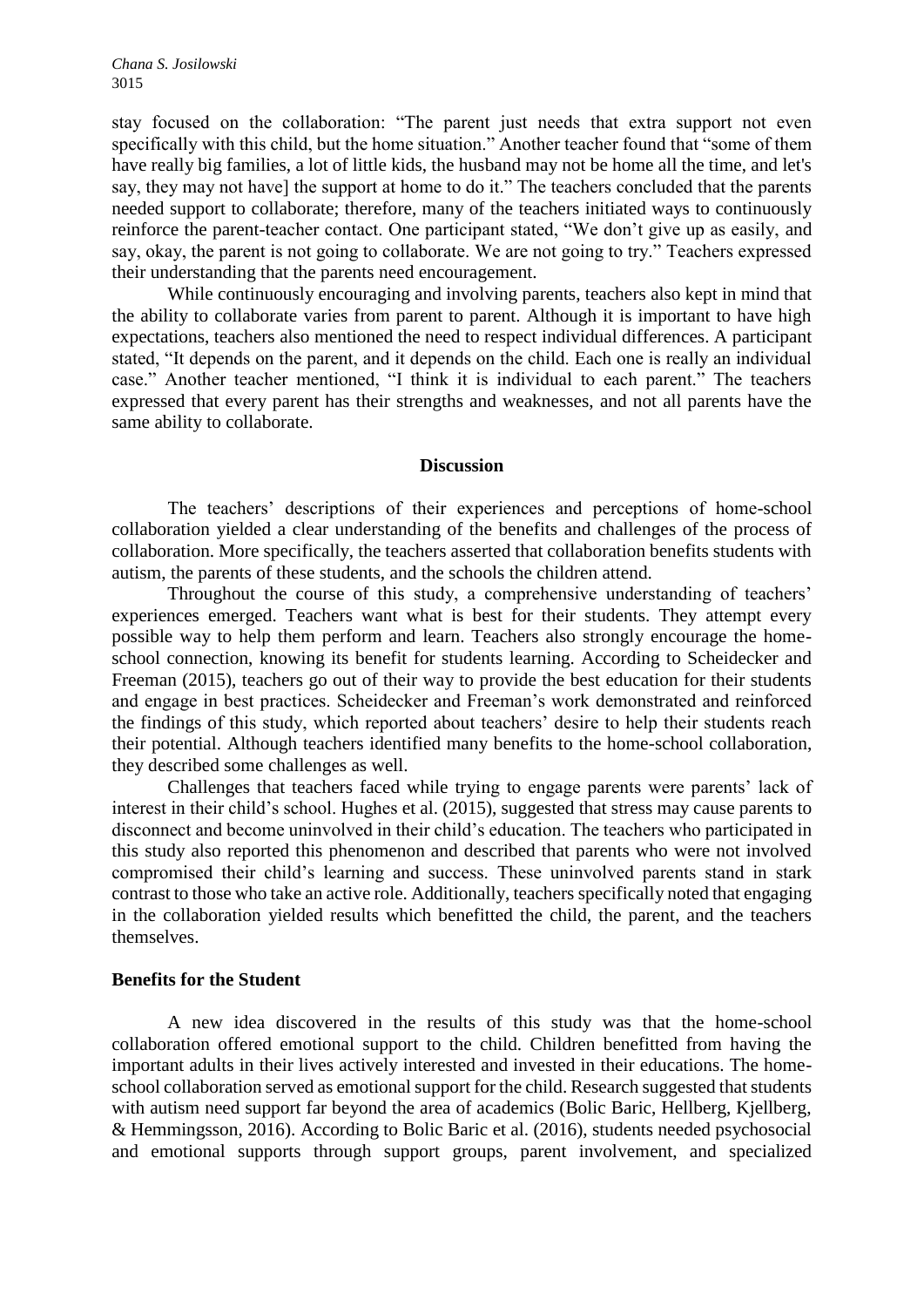instruction in order to learn. This research confirmed the important role parental involvement plays in providing emotional support, a key factor for a child with autism's learning.

#### **Benefits for the Parents**

Parents who engage in collaboration receive much-needed support from the teacher speaking to them and sharing various strategies. Teachers noticed that the parents expressed relief after a long conversation with their child's teacher. Previous researchers suggested that engaging in a collaborative relationship with the school supports a parent (Soutullo, Smith-Bonahue, Sanders-Smith, & Navia, 2016). Strategies a teacher can share include ways to reinforce positive behaviors and methods for reducing challenging behaviors. For example, teachers in the study reported using social stories to help parents with their child's behavior. According to Thompson and Johnston (2013), social stories are a common method used to help a child understand their feelings and emotions, serving as a tool to help them regulate their feelings. With collaboration, a parent can also reinforce material their child learns at school, as well as inform a teacher of skills a child may need to improve. Parents become informed as to what is being taught in school and are able to reinforce it in the home.

#### **How Learning Is Improved**

With a collaborative relationship with parents, teachers reported they were more informed about the children's specific needs and abilities, and they could design appropriate instruction. Collaborating provided a unique opportunity for teachers to engage in discussions with parents and therapists. According to Jones et al. (2014), when teachers understand children better, they are able to teach them more effectively. This understanding often comes from parents' reports of their child, which deliver a better understanding to the teacher (Jones et al., 2014). In the current study, teachers learned about children's unique ways of expressing themselves, along with their unique educational levels. Parents also reported on specific sounds or behaviors which a child used to communicate certain feelings, such as hunger or fatigue.

Results of the study indicated that when a child's parent was involved, the children were able to better understand the material and generalize the information. Teachers reported that when a child's parent maintained an open collaborative relationship with the child's teacher, it enhanced the child's academic, social, and emotional learning. Cheung and Pomerantz (2012) suggested that students benefit from the home-school collaboration. Teachers reported that when the child knew that their mom was invested and supported their education, they felt more confident in completing their work.

#### **Challenges and Overcoming Obstacles**

One challenge that the teachers reported was finding ways to engage parents in the collaboration process. The teachers offered several possible explanations for uninvolved parents. Teachers' responses to surveys indicated that some parents seemed to be in denial about their child's need for additional support, and this avoidance of reality may have caused parents to avoid interacting with school officials who wished to discuss the child's needs.

The teachers described that they responded by accepting the difficulties parents had with engaging in the home-school collaboration. The teachers reported providing support in an understanding manner and offering resources, information, and training to educate parents about their children's conditions and educational needs. Teachers expressed the importance of not giving up and continuing to try to overcome the parents' reluctance in order to make the home-school collaborating successful. One participant noted that if they could not reach a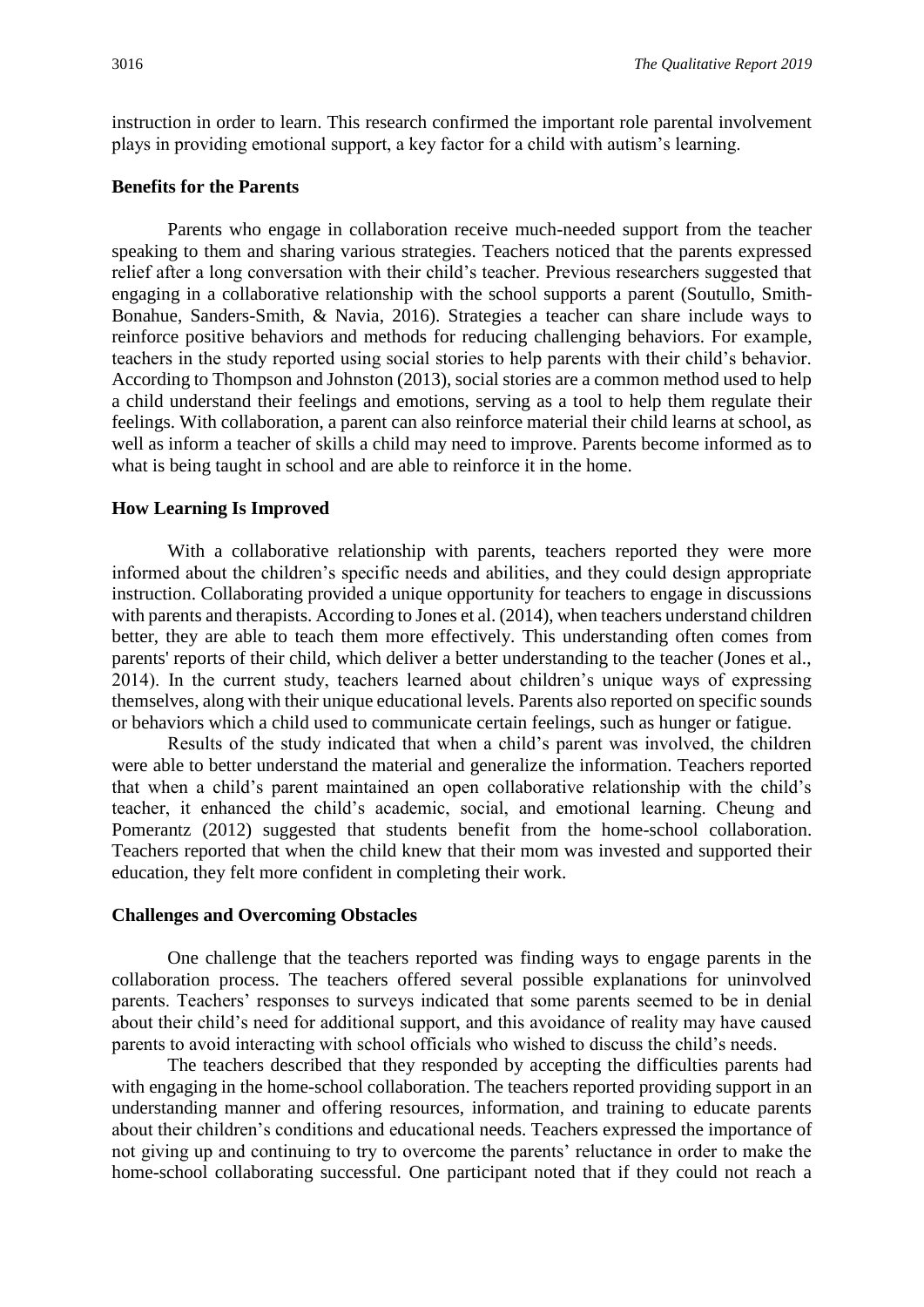parent on the phone or through the child's communication notebook, they waited until the parent came in for a meeting or school event to initiate collaborative efforts.

Another challenge that teachers faced while collaborating was finding the time in their busy schedule for these conversations and extensive meetings. Research suggests that teachers are very pressured by curriculum demands and instruction (Collie, Shapka, & Perry, 2012). These demands leave little time for extra planning and engaging parents. In attempt to overcome this obstacle, teachers reported that they would create a system of talking to parents once a week or once a month and limit the length of those conversations.

Details on the power that the connection between a teacher and parent contains also emerged. The connection between the home and a child's teacher contains the potential to help a child succeed academically, socially, and emotionally. This study revealed that when a teacher is consistently communicating with the home, a child's learning improves. As Cheung and Pomerantz (2012) suggested, the collaboration between the home and school promotes learning in children with autism. Additionally, when the child is aware that their parent is involved, they feel more confident (Cheung & Pomerantz, 2012). This improvement is a result of the support that they are receiving for their hard efforts. Children with autism truly benefit from their parents' involvement.

A primary contribution from this study was a clearer and more comprehensive understanding of the teachers' experiences and perceptions of the home-school collaboration. This comprehensive understanding offers insight into how to structure the home-school collaboration process to achieve academic progress for students with autism. To form a successful collaborative relationship with a parent, teachers described the importance of being determined to create that connection, trying to reach out to parents multiple times and in various ways, and remaining available and understanding to parents.

A teacher needs to be aware of any obstacles that may impede the success of the homeschool collaboration. Oftentimes, according to participants, parents may experience denial of the extra support their child needs, and poor communication or lack of interest may prove to delay the collaboration or even disconnect the home and school. However, teachers have noticed the difference in a child with autism's progress, which they attributed to their relationship with the parent. This progress and improvement serves as a source of motivation for the teachers to continue to pursue the collaboration and solicit parents' cooperation and contributions.

While stressing the importance of the collaboration, teachers reported the process they employed to get the parents involved and detailed the outcomes they noticed. Whether it was through their communication notebooks, phone conversations, or parent-teacher conferences, this study provided details on the benefits of these methods of communication. For example, forming that home-school connection helped one teacher offer emotional support to the parents and strategies to assist the parents in the home. Additionally, the child became more confident and motivated to learn.

Another discovery of this research was the effect the collaboration has on the child with autism. Aside from improving the child's learning, a benefit strongly supported in the literature available in the field, a child's emotional well-being was also impacted with increased confidence and reduced anxiety that derives from knowing that their parent is supporting them in their learning. Results of this study indicated that when a child knows that their parent is involved and invested in their education, they gain a sense of security. Thus, the collaboration provides support for them and promotes higher levels of confidence in their work.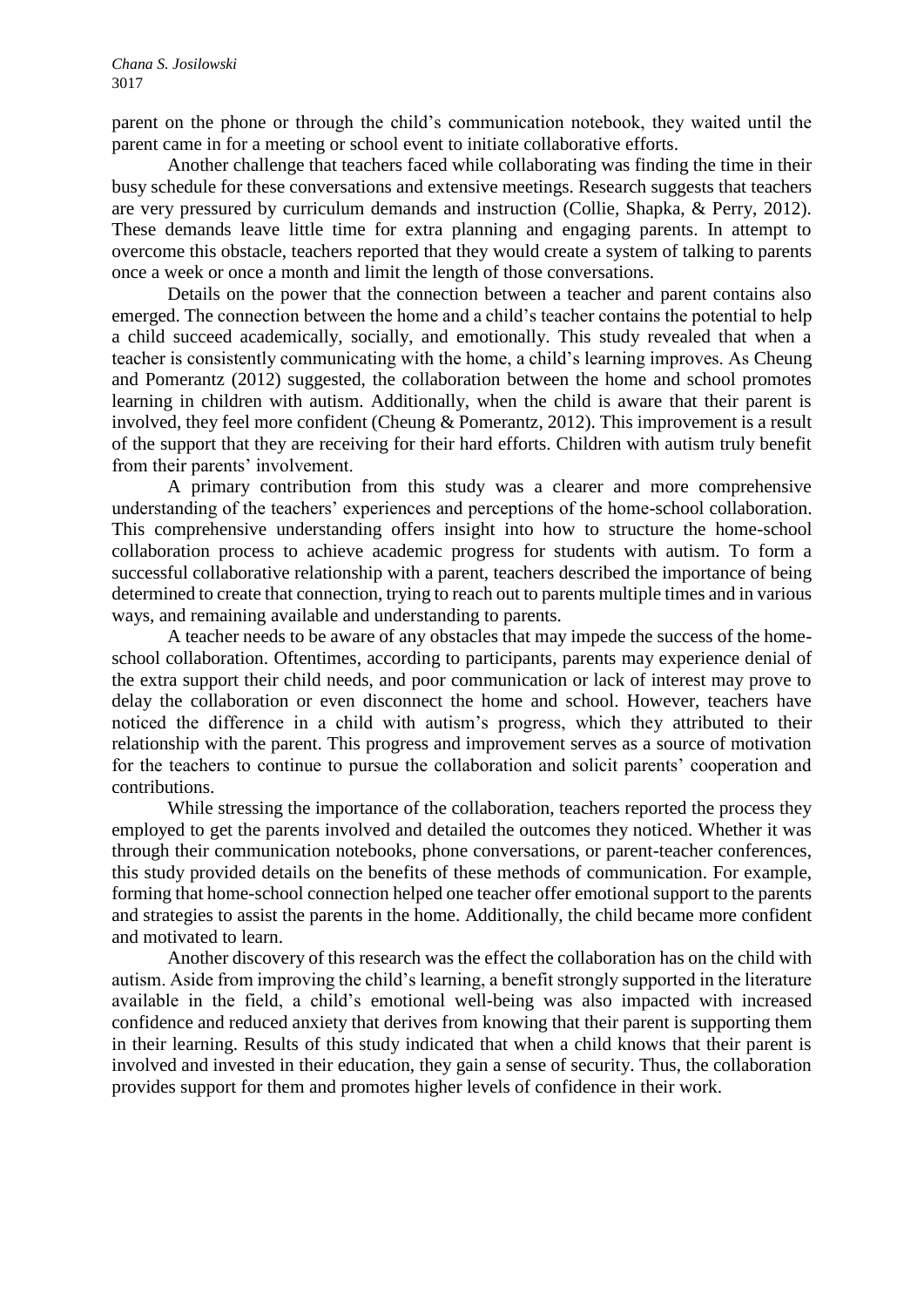#### **Limitations**

The sample in this study consisted of only 10 participants. With a small number of participants, it is difficult to assume that the participants will represent the population at large. In this case, the population was all teachers of children with autism. All researchers strive to select participants who are a good representation of the population; however, the smaller the population size, the more difficult it is to suggest that the results are generalizable to the other members of the population.

Moreover, this research project utilized participants from only two schools, which may have caused the sample to be non-representative and homogenous, further limiting the generalizability of the findings. These schools provided permission for the researcher to place signs in the school for recruitment, but because all participants were taken from a concentrated area and not from various different schools, it is less likely that the participants represented the population at large. Sampling teachers of children with autism from schools for children with special needs or from a larger geographic area might have added additional insights to this research.

The design of the study featured some drawbacks as well. For example, this study utilized criteria-based purposeful sampling. The sampling strategy was purposeful in that the researcher recruited participants according to a pre-determined set of criteria, resulting in a focused sample that provided rich content and information applicable to the research question. On the downside, however, this sampling method may have excluded individuals who would have provided important and relevant information. One inclusion criterion was that a participant must be currently teaching; however, retired teachers or teachers who chose another career may have had relevant information to share.

In a generic qualitative study utilizing inductive analysis, most of the answers and interpretations in the study are based on the researcher's understanding of participants' reports and statements. The researcher may misunderstand or misinterpret a phrase. This aspect of qualitative inquiry may also have limited the outcomes on the study. In order to mitigate these risks, the researcher audio recorded and carefully transcribed the data retrieved from the interviews.

Another limitation of this study was the fact that all of the data collected during the data collection process involved the interviewing of teachers. These interviews consisted of openended questions that were pre-constructed by the researcher. Responses to the questions were dependent on the participants' ability to accurately verbalize their experiences and perceptions of their experiences collaborating with parents. Therefore, the data was truly reliant on the participants' expressive skills. If they misrepresented their perceptions, the data may have been inaccurate.

#### **Implications for Practice**

A strong connection between the home and school helps a child become successful in their learning (Cheung & Pomerantz, 2012). Knowledge of teachers' perspectives of the homeschool collaboration and how it impacts learning in children with autism can help psychologists and educators significantly improve their practices (McInerney, 2013). The ecological systems theory is a well-known theory that guides the practice of many professionals (Bronfenbrenner, 2009). If teachers and other professionals are aware and have a better understanding of the home-school collaboration in children with autism, they will be able to understand parents and teachers more effectively (McInerney, 2013). This knowledge will also result in educational psychologists' better understanding the factors that impact a child with autism and how their teachers understand it. This information also shows that a child with autism is also impacted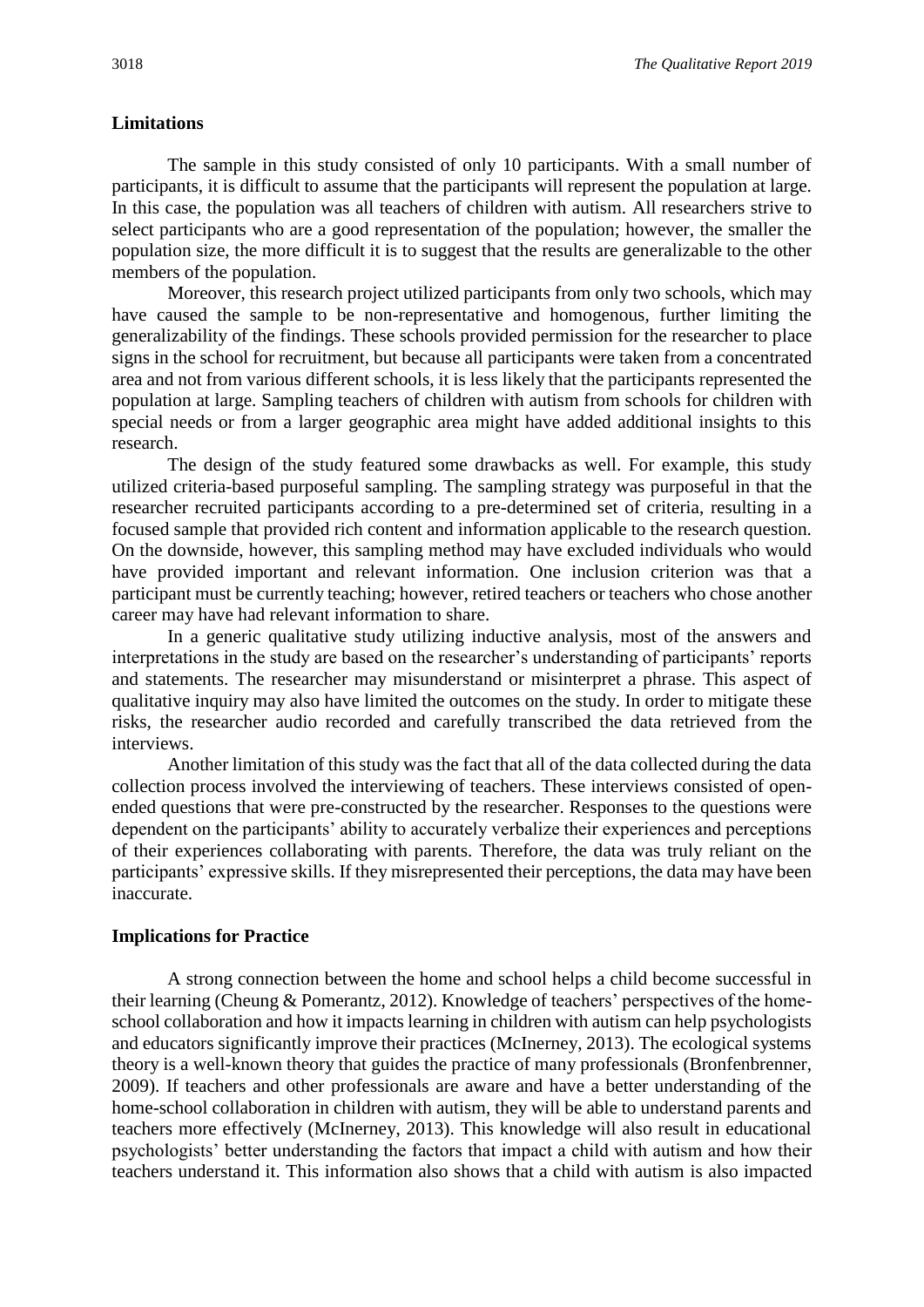by influences in their microsystem and mesosystem, just like any typically developing child (Bronfenbrenner, 1994).

It is important for teachers to be more aware of the need for collaboration between a child's home and school. This awareness will assist teachers in bridging the gap between the home and school. When parents are informed and know what their child is doing in school and their capabilities, they can encourage and motivate them on their own level (Cheung  $\&$ Pomerantz, 2012). Exploration of the home-school collaboration from a teacher's perspective may lead to academic success for children with autism, as the professionals around them will collaborate and gain an understanding of systems factors which impact their learning (Bronfenbrenner, 1979).

#### **Recommendations for Further Research**

Research available in the field of educational psychology suggested that learning is greatly enhanced when a parent connects with their child's school (Cheung & Pomerantz, 2012). Throughout the course of this study, vital information emerged. The following recommendations for future studies will support the goal of continuing the trend of delivering relevant and new ideas to the field.

Understanding the way teachers perceive the home-school collaboration and various aspects of pedagogy is an important area to pursue. Researchers have indicated that teachers' perceptions play a vital role in their teaching and relationships with others in their career (Park & Ham, 2014). This topic is worth further study; however, future researchers might recruit larger, more diverse samples that reflect geographic differences and different types of schools, including public, private and charter schools.

According to Percy et al. (2015), data collected in a study can include interviews, field notes, journals, and other records or documentation. For this research, data solely relied on the information collected from individual interviews. A recommendation for future research would be to review and include additional sources of data. Possibilities include a communication notebook, call logs, parent training feedback forms, surveys, and agendas. Students' standardized test scores or other measures of student learning and improvement could also serve as a source of data heretofore unexplored. With these types of information, the entire collaboration process and students' progress could be understood with increased clarity.

In order to continue expanding the knowledge in the field of psychology, researchers might also conduct this study from a quantitative perspective to capture the extent to which the collaboration impacts learning. Researchers should adjust their focus to include how long or how often communication should take place and the level of performance that results.

Lastly, future researchers might focus particularly on how teachers are assessing learning in their classroom for children with autism. A comparison of assessment results should also be made between the results of children with autism and the results of typically developing children whose parents are involved in the home-school collaboration. This might provide additional insights into the actual learning growth the child has made when their parents were involved.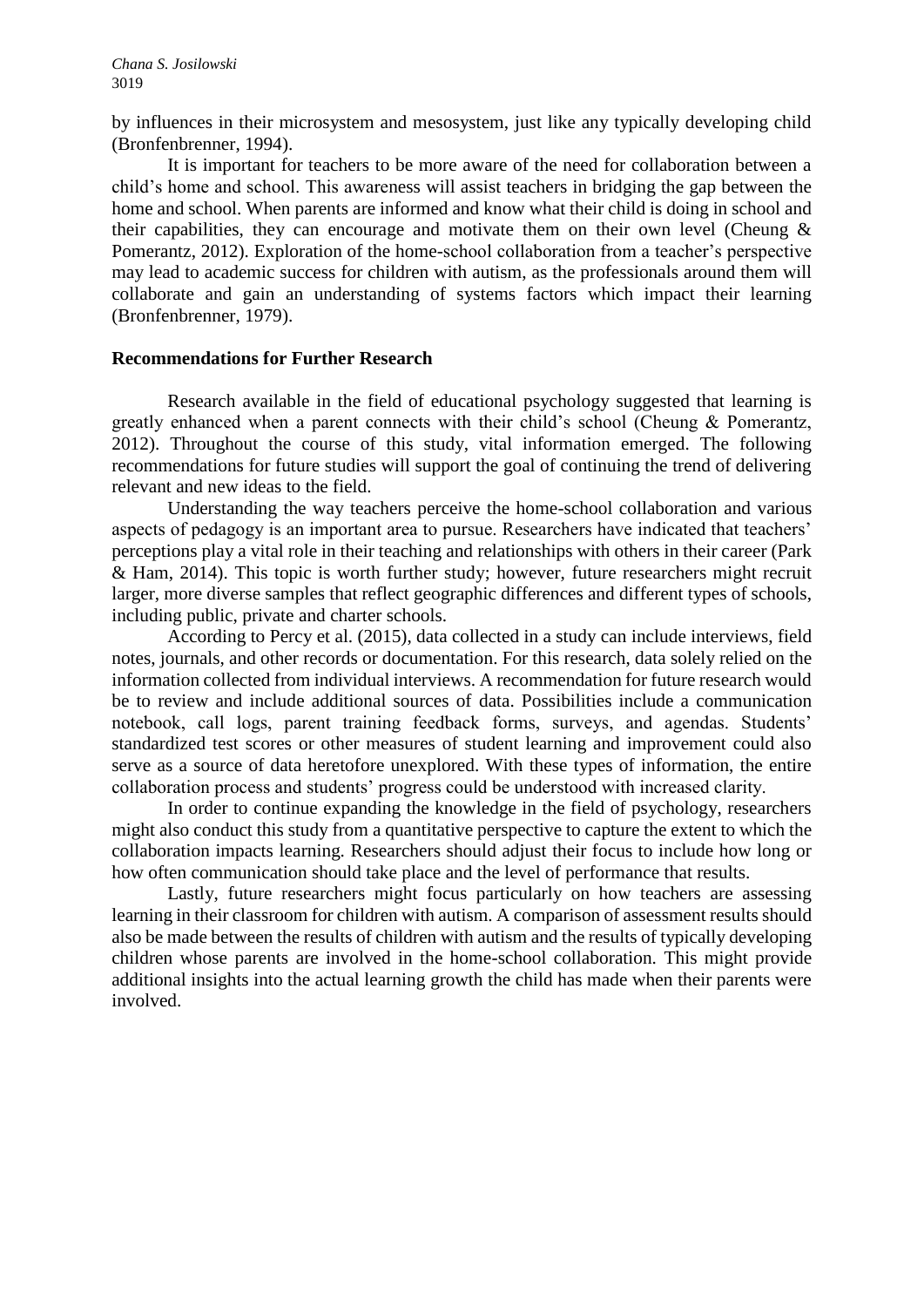#### **References**

- American Psychological Association. (2016). *Ethical principles of psychologists and code of conduct*. Retrieved from<http://www.apa.org/ethics/code/index.aspx?item=3>
- Bandura, A. (1993). Perceived self-efficacy in cognitive development and functioning. *Educational Psychologist, 28*(2), 117-148.
- Beahrs, J. O., & Gutheil, T. G. (2014). Informed consent in psychotherapy. *American Journal of Psychiatry*, *158*(1), 4-10.
- Bolic Baric, V., Hellberg, K., Kjellberg, A., & Hemmingsson, H. (2016). Support for learning goes beyond academic support: Voices of students with Asperger's disorder and attention deficit hyperactivity disorder. *Autism*, *20*(2), 183-195.
- Bronfenbrenner, U. (1979). *The ecology of human development: Experiments by nature and design*. Cambridge, MA: Harvard University Press.
- Bronfenbrenner, U. (1994). Ecological models of human development. In M. Gauvain & M. Cole (Eds.), *Readings on the development of children* (2nd ed., pp. 37-43). New York, NY: Freeman.
- Caelli, K., Ray, L., & Mill, J. (2003). "Clear as mud": Toward greater clarity in generic qualitative research. *International Journal of Qualitative Methods, 2*(2), 1–24.
- Carlson, J. A. (2010). Avoiding traps in member checking. *The Qualitative Report, 15*(5), 1,102-1,113. Retrieved from<https://nsuworks.nova.edu/tqr/vol15/iss5/4>
- Cheung, C. S.-S., & Pomerantz, E. M. (2012). Why does parents' involvement enhance children's achievement? The role of parent-oriented motivation. *Journal of Educational Psychology*, *104*(3), 820-832.
- Collie, R. J., Shapka, J. D., & Perry, N. E. (2012). School climate and social–emotional learning: Predicting teacher stress, job satisfaction, and teaching efficacy. *Journal of Educational Psychology*, *104*(4), 1,189-1,204.
- Creswell, J. W. (2007). *Qualitative inquiry & research design: Choosing among five approaches* (2nd ed.). Thousand Oaks, CA: Sage.
- Fusch, P. I., & Ness, L. R. (2015). Are we there yet? Data saturation in qualitative research. *The Qualitative Report, 20*(9), 1,408-1,416. Retrieved from <https://nsuworks.nova.edu/tqr/vol20/iss9/3>
- Hagenauer, G., Hascher, T., & Volet, S. E. (2015). Teacher emotions in the classroom: associations with students' engagement, classroom discipline and the interpersonal teacher-student relationship. *European Journal of Psychology of Education*, *30*(4), 385-403.
- Hughes, S. O., Power, T. G., Liu, Y., Sharp, C., & Nicklas, T. A. (2015). Parent emotional distress and feeding styles in low-income families. The role of parent depression and parenting stress. *Appetite*, *92*, 337-342.
- Jones, J. E., Kessler-Jones, A., Thompson, M. K., Young, K., Anderson, A. J., & Strand, D. M. (2014). Zoning in on parents' needs: Understanding parents' perspectives in order to provide person-centered care. *Epilepsy & Behavior*, *37*, 191-197. doi:10.1016/ j.yebeh.2014.06.029
- McInerney, D. M. (2013). *Educational psychology: Constructing learning*. Upper Saddle River, NJ: Pearson Higher Education.
- Park, J. H., & Ham, S. H. (2014). Whose perception of principal instructional leadership? Principal-teacher perceptual (dis)agreement and its influence on teacher collaboration. *Asia Pacific Journal of Education*, *36*(3), 450-469.
- Patton, M. Q. (2014). *Qualitative research & evaluation methods* (4th ed.). Thousand Oaks, CA: Sage.